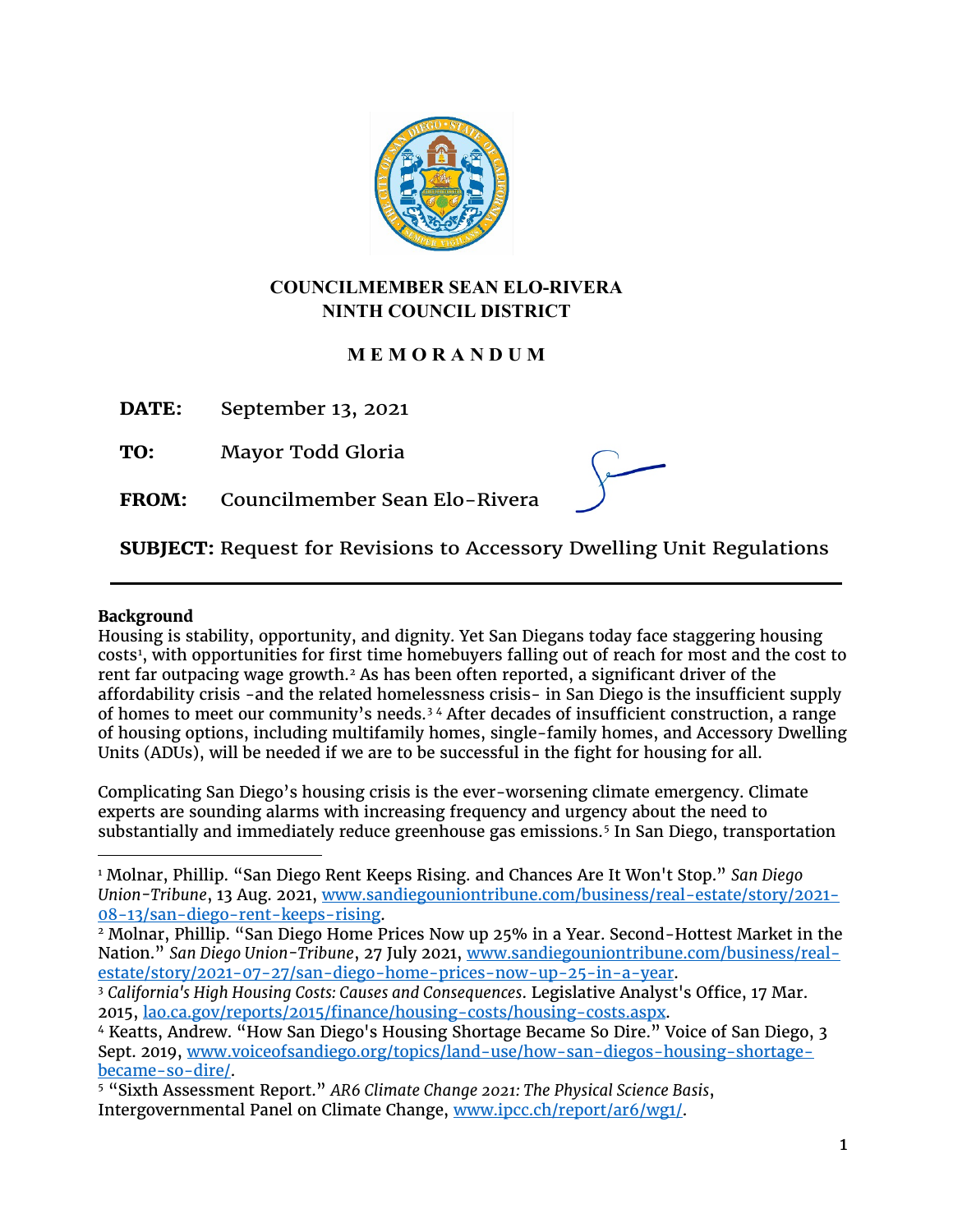$-$  namely, cars  $-$  is the main source of these dangerous emissions.<sup>[6](#page-1-0)</sup> In other words, in order for San Diego to do its part to address climate change, we must substantially reduce vehicle miles traveled by immediately allowing more people to live in transit-oriented communities. In fact, the Rocky Mountain Institute recently shared that urban infill development will "be the largest opportunity for reducing climate pollution through local policy for...San Diego."[7](#page-1-1)

With housing affordability and climate change far too important to ignore, San Diego has taken initial steps to promote infill development. Included in these steps are a series of legislative changes at both the state and local level that have greatly increased the feasibility of building ADUs. These changes have succeeded at spurring an increase in ADU development. I support ADUs as a piece of our housing puzzle, I support affordability, and I support clean and healthy neighborhoods for all. I also believe it is important to continuously assess policy choices to ensure they are having the desired impact and to revisit those policy choices to address unintended negative consequences.

My office and I have listened to the feedback of many community members, including ardent supporters and opponents of the current policy, and conducted a thorough analysis of the regulations put into place by the previous administration. Following months of conversations with stakeholders and analysis, I propose to work with Mayor Gloria to bring forward the following revisions to address affordable housing, environmental, and quality of life concerns in San Diego's ADU regulations:

# **Recommendations**

# *Increased Affordability*

Current ADU Bonus Program regulations allow for a bonus ADU to be permitted for every deed-restricted ADU affordable at 120% Area Median Income (AMI) for 15 years.<sup>[8](#page-1-2)</sup> While building "missing middle" housing is badly needed, this bonus should only be offered for deedrestricted ADUs at 80% AMI to ensure that these homes are actually available at lower rents than the market rate bonus home for which it allows. In addition, I propose an option to allow ADU bonus units at 90% AMI if restricted for 20 years—5 years longer than the existing bonus program.

This strengthening of our commitment to below market rate affordability will serve the purposes of providing affordable homes during a time of skyrocketing rents and be an affirmative step in addressing the de jure and de facto segregation that continues to play a substantial role in determining access to opportunity in our City.

# *Urban Tree Canopy Preservation*

In order to maintain our City's urban tree canopy, pursuant to our Climate Action Plan (CAP) goals, it is important that we mitigate the loss of mature shade trees that are removed as a result of construction of an ADU. With this in mind, I propose that any development of an ADU that removes a mature shade tree is required to replace each tree, either (1) in the parkway immediately adjacent to the property or, if not feasible, (2) within the community planning

<span id="page-1-0"></span><sup>6</sup> City of San Diego, Sustainability Department. *Climate Action Plan 2019 Annual Report Appendix*, [https://www.sandiego.gov/sites/default/files/2019\\_caparappendix.pdf.](https://www.sandiego.gov/sites/default/files/2019_caparappendix.pdf) 7 Subin, Zach. "Build Mixed-Income Housing in Wealthy Urban Neighborhoods." *CleanTechnica*,

<span id="page-1-1"></span>RMI.org, 3 July 2021, [cleantechnica.com/2021/07/03/build-mixed-income-housing-in](https://cityofsandiego.sharepoint.com/teams/CD9-SeanEloRiveraTeam/Shared%20Documents/Policy%20and%20Research/ADU%20Policies%20and%20Memos/cleantechnica.com/2021/07/03/build-mixed-income-housing-in-wealthy-urban-neighborhoods)[wealthy-urban-neighborhoods/.](https://cityofsandiego.sharepoint.com/teams/CD9-SeanEloRiveraTeam/Shared%20Documents/Policy%20and%20Research/ADU%20Policies%20and%20Memos/cleantechnica.com/2021/07/03/build-mixed-income-housing-in-wealthy-urban-neighborhoods)

<span id="page-1-2"></span><sup>8</sup> City of San Diego. *San Diego Municipal Code*, §141.0302 (b) (2) (G), [https://docs.sandiego.gov/municode/MuniCodeChapter14/Ch14Art01Division03.pdf.](https://docs.sandiego.gov/municode/MuniCodeChapter14/Ch14Art01Division03.pdf)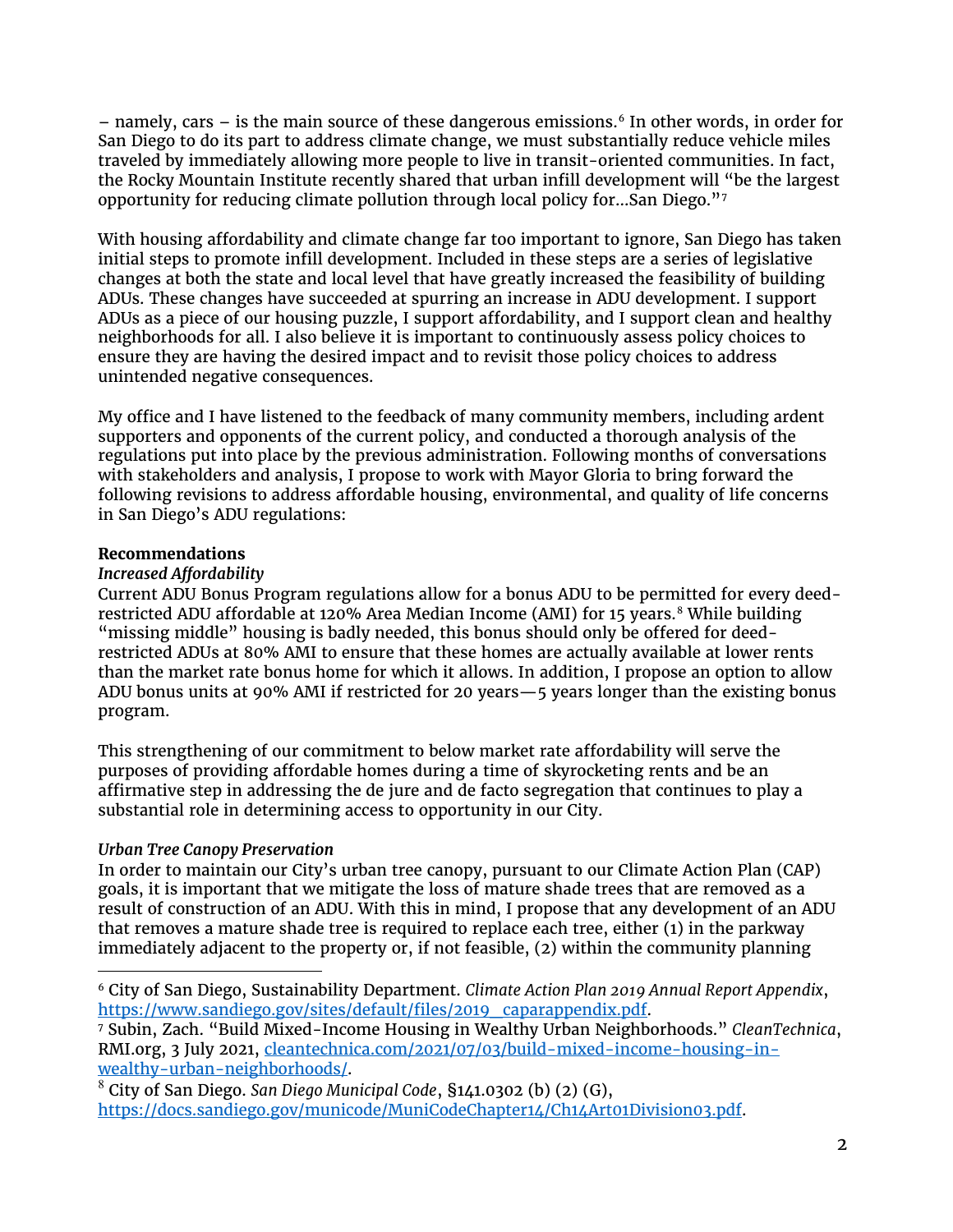area that the ADU was constructed in. Moreover, to ensure replacement trees are of maximum benefit to the community, newly planted trees must be consistent with the City's Street Tree Selection Guide.[9](#page-2-0)

### *Privacy*

Constituents have raised concerns about how additional housing in their neighbor's backyards may impact their sense of privacy in their own homes. To mitigate the loss of privacy that many residents feel with the construction of ADUs, I propose requiring the installation of appropriately sized fences, trees, bushes, or other privacy additions for any multi-story ADU developments to mitigate these concerns.

Current regulations allow for fences to be permitted up to 9 feet in height on the side and rear yards. I request staff update fence regulations to require taller fences for multi-story ADUs along the side or rear yard if a window is present. This would not apply on the sides of a wall without a window for an ADU story above ground level.

# **Additional Future Considerations**

The following recommendations are proposals that I support developing further but may need more time to research and plan than land development code updates outlined above.

# *Additional Affordability Programs*

San Diego can do more to incentivize more affordable ADU construction beyond regulatory updates. Other jurisdictions have developed unique programs to spur affordable ADU construction that San Diego can look to for guidance. One program pairs older adults with homeowners willing to provide a stable home by offering their ADUs as rentals.<sup>[10](#page-2-1)</sup> In exchange, homeowners receive benefits such as qualified tenant referrals, tenant case management, and stable rental payments. Another California jurisdiction provides an ADU Loan Pilot Program that provides homeowners with a forgivable loan of \$75,000 to construct new ADUs, and \$50,000 for rehabbing existing unpermitted ADUs that will house people transitioning out of homelessness for a minimum of ten years.<sup>[11](#page-2-2)</sup>

San Diego, via the Housing Commission, should also consider the development of a revolving loan program that offers forgivable loans for seniors interested in downsizing from their home into an onsite ADU if that homeowner rents the primary residence to a very low or extremely loan income family. This program could help simultaneously address the affordability challenges inhibiting the ability of some seniors from downsizing $12$ , while providing lowincome families with quality housing in high opportunity neighborhoods and maintaining neighborhood stability.

To keep our city inclusive and help create a healthy and stable future for all, I request we

[www.southbendtribune.com/story/news/2021/07/13/south-bend-indiana-home-real-estate](http://www.southbendtribune.com/story/news/2021/07/13/south-bend-indiana-home-real-estate-housing-market-why-some-empty-nesters-stay-sidelines/7907192002/)[housing-market-why-some-empty-nesters-stay-sidelines/7907192002/.](http://www.southbendtribune.com/story/news/2021/07/13/south-bend-indiana-home-real-estate-housing-market-why-some-empty-nesters-stay-sidelines/7907192002/)

<span id="page-2-0"></span><sup>9</sup> City of San Diego, Transportation Department. *Street Tree Selection Guide*, [https://www.sandiego.gov/sites/default/files/street-tree-selection-guide.pdf.](https://www.sandiego.gov/sites/default/files/street-tree-selection-guide.pdf)

<span id="page-2-1"></span><sup>10</sup> *LA ADU Accelerator Program*, City of Los Angeles, [adu.lacity.org/.](https://cityofsandiego.sharepoint.com/teams/CD9-SeanEloRiveraTeam/Shared%20Documents/Policy%20and%20Research/ADU%20Policies%20and%20Memos/adu.lacity.org/)

<span id="page-2-2"></span><sup>11</sup> *Second Dwelling Unit (Accessory Dwelling Unit) Pilot Program*, County of Los Angeles, [planning.lacounty.gov/secondunitpilot.](https://cityofsandiego.sharepoint.com/teams/CD9-SeanEloRiveraTeam/Shared%20Documents/Policy%20and%20Research/ADU%20Policies%20and%20Memos/planning.lacounty.gov/secondunitpilot)<br><sup>12</sup> Semmler, Ed. *Homeowners Reluctant to Leave an Empty Nest. Here's Why and How That Might* 

<span id="page-2-3"></span>*Change.* South Bend Tribune, 13 July 2021,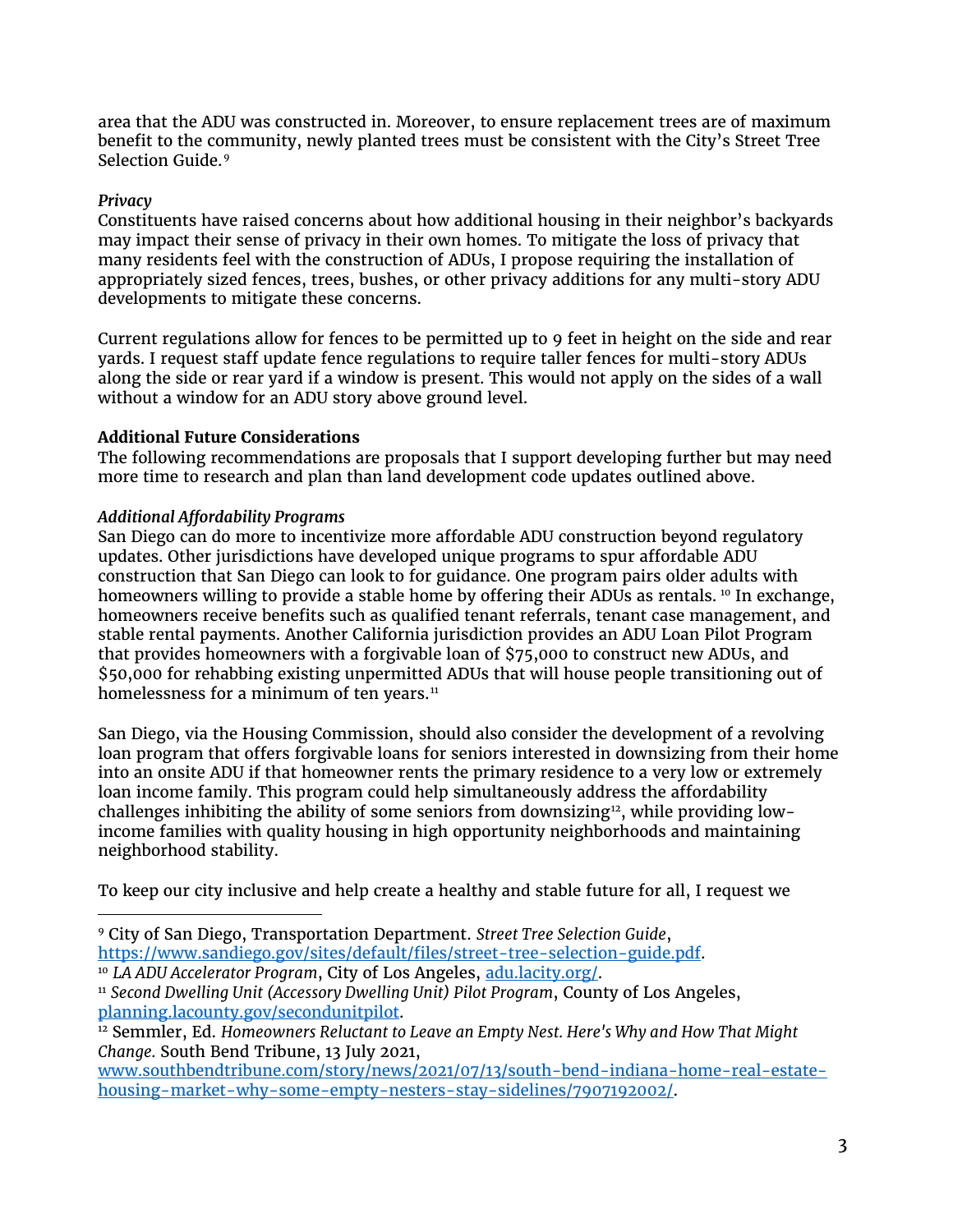develop additional affordability programs for our seniors, low-income families and for folks experiencing homelessness.

#### *Enforcement*

San Diegans should be confident that our City's rules and codes will be enforced. Unfortunately, generations of insufficient revenue have left our City's code enforcement team stretched too thin to provide residents with confidence that rules will be enforced.

In addition to continuing my support for the funding of additional code enforcement positions, I recommend reinstituting the City's resident-led Code Compliance Volunteer Program, which could address quality of life concerns such as parking on front lawns and other code violations visible from the public right-of-way, and re-examining Code Enforcement's Priority of Cases.

Moreover, it must be acknowledged that our City has serial bad actors that have taken advantage of lax enforcement to the significant frustration of the neighbors of those neglectful property owners. This issue is especially pronounced in the College Area where a few owners of dozens of properties have continuously flouted rules. Absent stronger enforcement, these irresponsible property owners will almost certainly exploit the City's new ADU rules to the serious detriment of residents, both those who live in those homes and their neighbors. These concerns are compounded by the growing presence of large corporate enterprises in owning multifamily and single-family rental properties.

I recommend the City implement a progressive enforcement model that recognizes the outsized impact that a single owner - be that an individual or a corporation - of many properties can have on our City. Relatedly, we will continue to advocate for the City to create a rental registry so we can do better in monitoring and holding accountable the property owners who most impact San Diego.

#### *Maintenance Assessment District Fees*

Current state ADU law exempts ADUs up to 750 square feet from incurring impact fees from local agencies, special districts, and water corporations. In an effort to address infrastructure needs in our Mid-City neighborhoods and further build upon our City's base of Maintenance Assessment Districts (MADs), I propose that new ADUs that are 750 square feet or larger be assessed on a square foot basis.

I believe a modest MAD assessment fee can help ensure fairness and provide communities with yet another benefit of increased density. An assessment fee will be significantly lower than Development Impact Fees and would be feasible to be incurred by a homeowner who desires to build ADUs on their property.

As a first step towards potentially assessing MAD fees, I have asked City staff to determine the feasibility and methodology of assessing ADUs. Lastly, I will be requesting that our City Attorney's office determine any legal questions and concerns related to unilaterally assessing ADUs.

#### *Speculation Mitigation*

Waiving DIF fees is an important incentive to make the development of ADUs more attainable for homeowners looking to add homes on their property. However, there is an important difference between incentivizing homeowners to pursue wealth-building opportunities and giveaways for corporate investors looking to maximize their profits with no care for their impact on the neighborhood.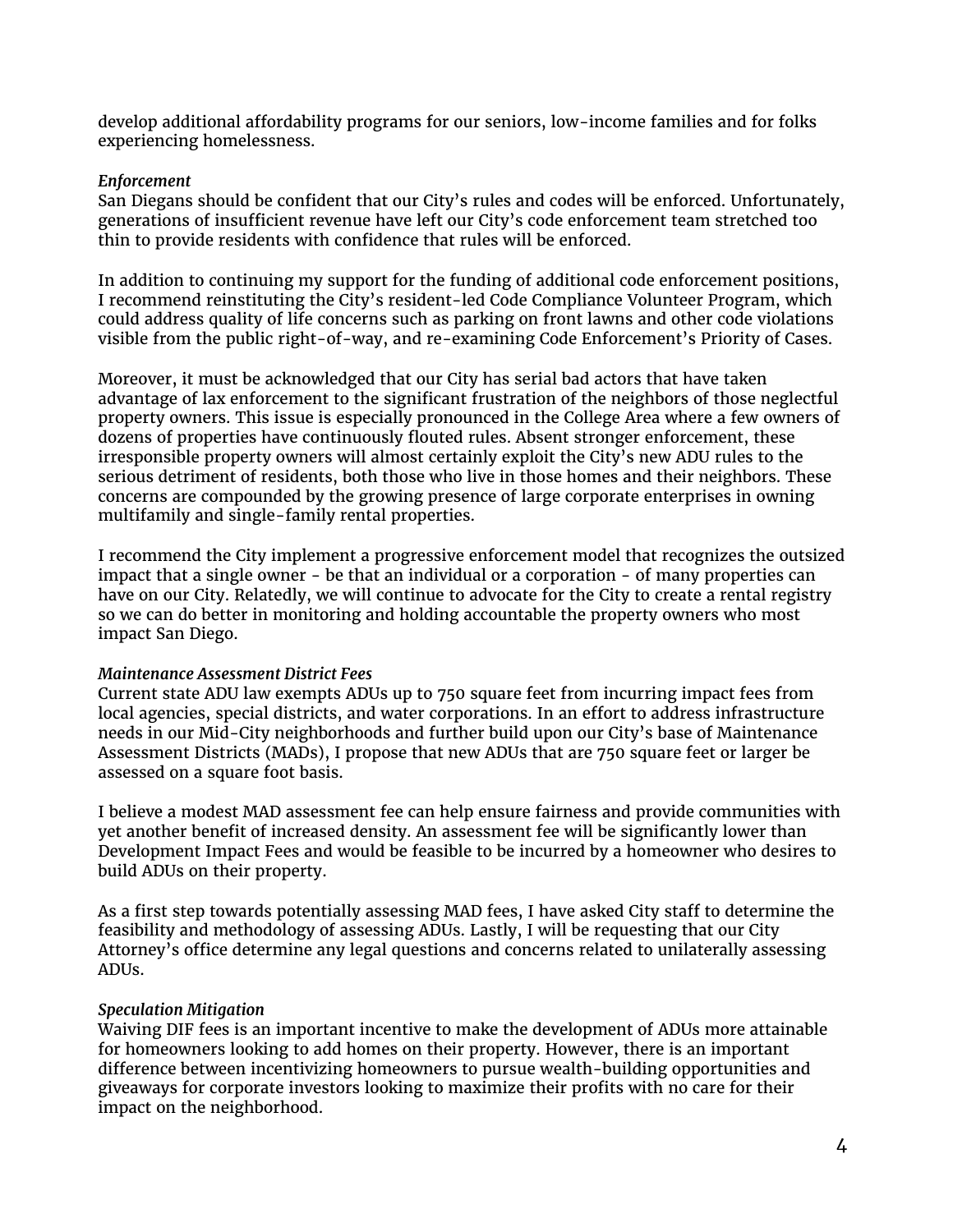Therefore, I recommend continuing to waive DIF fees for all ADUs on owner-occupied lots while beginning to charge the fees that the City has the legal ability to charge for when an ADU development is not owner-occupied and is owned by an investor, an LLC, or Real Estate Investment Trust. Levied DIF fees would only be applied according to state law, meaning that any developer would continue to receive DIF fees waived for units smaller than 750 square feet and all deed-restricted homes but begin to pay into impact fees for larger or market rate homes to contribute to badly needed infrastructure improvements in all neighborhoods.

#### *Infrastructure*

Generations of insufficient revenue and underinvestment have left many neighborhoods in District 9 with failing infrastructure. Residents have expressed an understandable concern that their already deficient infrastructure will buckle under the weight of increased density. The Mayor has taken important steps to address this concern through his "Sexy Streets" initiative. We propose additional initiatives that prioritize investment in infrastructure in older neighborhoods that see significant increases in density.

To support this proposal, we recommend pursuing potential grants from President Biden's Unlocking Possibilities Program, "an innovative, new \$5 billion competitive grant program that awards flexible and attractive funding to jurisdictions that take concrete steps to eliminate needless barriers to producing affordable housing and expand housing choices for people with low or moderate incomes."<sup>[13](#page-4-0)</sup>

#### *Parking Policies*

Parking policies have an outsized impact on our policy goals, including our housing and Climate Action Plan goals. I encourage the City to analyze how our on-street parking policies, including the residential parking permit program, can be used to intentionally advance our shared goals while also successfully managing parking in the public right-of-way within Transit Priority Areas.

More specifically, I recommend the development of residential parking permits for all singlefamily zones in Transit Priority Areas that would limit the number of permits provided to any one parcel, regardless of the number of ADUs on that parcel. Each home in an existing multifamily condominium or apartment would each receive the same number as a singlefamily home parcel. However, since ADUs are accessory to a single-family home, ADUs would not receive additional parking permits. By doing so, we can simultaneously mitigate the impact on quality of life for existing residents and on infrastructure by managing parking and encouraging alternative modes of transportation while also ensuring the City secures the considerable environmental benefits that well-planned infill development can and should deliver.

#### *Analyze Effective City Communication & Community Education*

Excellent governance requires excellent communication. Unfortunately, previous City leadership ignored the importance of communication beyond press opportunities and community trust has eroded. That must change. As the Mayor and the Council undertake a bold, progressive agenda to bring forward opportunity for all, we must ensure that the City properly

<span id="page-4-0"></span><sup>13</sup> *Fact Sheet: Biden-Harris Administration Announces New Actions to Build Black Wealth and Narrow the Racial Wealth Gap*. The White House, 1 June 2021, [www.whitehouse.gov/briefing](http://www.whitehouse.gov/briefing-room/statements-releases/2021/06/01/fact-sheet-biden-harris-administration-announces-new-actions-to-build-black-wealth-and-narrow-the-racial-wealth-gap/)[room/statements-releases/2021/06/01/fact-sheet-biden-harris-administration-announces](http://www.whitehouse.gov/briefing-room/statements-releases/2021/06/01/fact-sheet-biden-harris-administration-announces-new-actions-to-build-black-wealth-and-narrow-the-racial-wealth-gap/)[new-actions-to-build-black-wealth-and-narrow-the-racial-wealth-gap/.](http://www.whitehouse.gov/briefing-room/statements-releases/2021/06/01/fact-sheet-biden-harris-administration-announces-new-actions-to-build-black-wealth-and-narrow-the-racial-wealth-gap/)